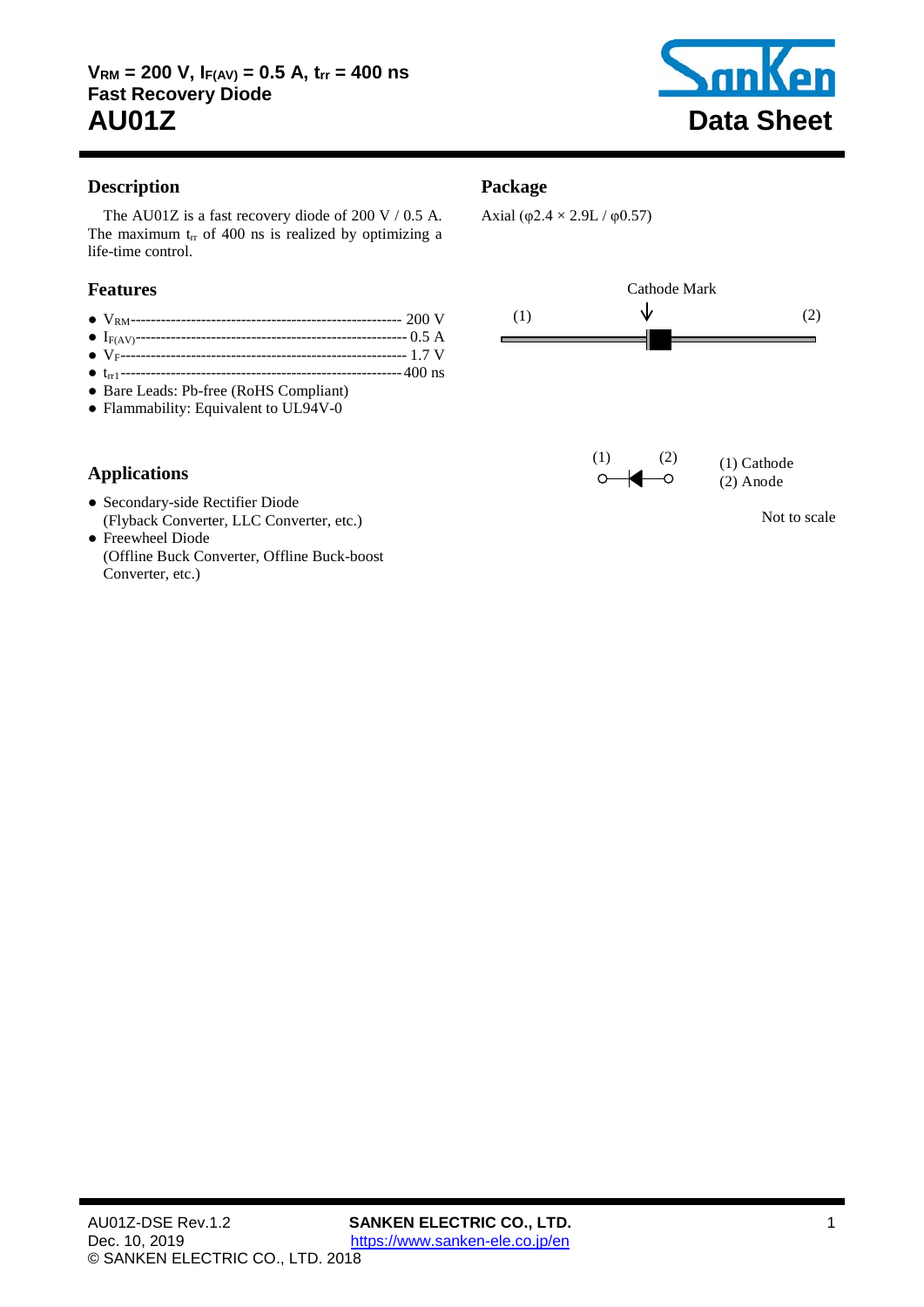# <span id="page-1-1"></span><span id="page-1-0"></span>**Absolute Maximum Ratings**

| Parameter                          | Symbol           | Conditions                                               | Rating       | Unit        |
|------------------------------------|------------------|----------------------------------------------------------|--------------|-------------|
| Nonrepetitive Peak Reverse Voltage | $V_{\rm RSM}$    |                                                          | 250          | V           |
| Repetitive Peak Reverse Voltage    | $V_{RM}$         |                                                          | 200          | V           |
| <b>Average Forward Current</b>     | $I_{F(AV)}$      | See Figure 2 and Figure 3                                | 0.5          | A           |
| <b>Surge Forward Current</b>       | I <sub>FSM</sub> | Half cycle sine wave,<br>positive side, 10 ms,<br>l shot | 15           | A           |
| $I2t$ Limiting Value               | $I^2t$           | $1 \text{ ms} \leq t \leq 10 \text{ ms}$                 | 1.1          | $A^2s$      |
| <b>Junction Temperature</b>        | $T_{\rm J}$      |                                                          | $-40$ to 150 | $^{\circ}C$ |
| <b>Storage Temperature</b>         | $T_{STG}$        |                                                          | $-40$ to 150 | $^{\circ}C$ |

# **Electrical Characteristics**

| Unless otherwise specified, $T_A = 25$ °C.        |               |                                                                 |      |      |      |                    |
|---------------------------------------------------|---------------|-----------------------------------------------------------------|------|------|------|--------------------|
| Parameter                                         | Symbol        | Conditions                                                      | Min. | Typ. | Max. | Unit               |
| <b>Forward Voltage Drop</b>                       | $V_{\rm F}$   | $T_J = 25$ °C, $I_F = 0.5$ A                                    |      |      | 1.7  | V                  |
|                                                   |               | $T_I = 100$ °C, $I_F = 0.5$ A                                   |      | 0.8  |      | V                  |
| Reverse Leakage Current                           | $I_R$         | $V_R = V_{RM}$                                                  |      |      | 10   | μA                 |
| Reverse Leakage Current<br>under High Temperature | $H \cdot I_R$ | $V_R = V_{RM}$ , $T_J = 100$ °C                                 |      |      | 150  | $\mu A$            |
| Reverse Recovery Time                             | $t_{rr1}$     | $I_F = I_{RP} = 10$ mA,<br>90% recovery point,<br>$T_J = 25 °C$ |      |      | 400  | ns                 |
|                                                   | $t_{rr2}$     | $I_F = I_{RP} = 10$ mA,<br>75% recovery point,<br>$T_J = 25$ °C |      |      | 180  | ns                 |
| Thermal Resistance <sup>(1)</sup>                 | $R_{th(J-L)}$ | See Figure 1                                                    |      |      | 22   | $\rm ^{\circ} C/W$ |

<span id="page-1-3"></span><span id="page-1-2"></span>

Cupper thickness:  $50 \mu m$ 

Figure 1. Lead Temperature Measurement Conditions

<span id="page-1-5"></span><span id="page-1-4"></span> $^{(1)}$  R<sub>th (J-L)</sub> is thermal resistance between junction and lead.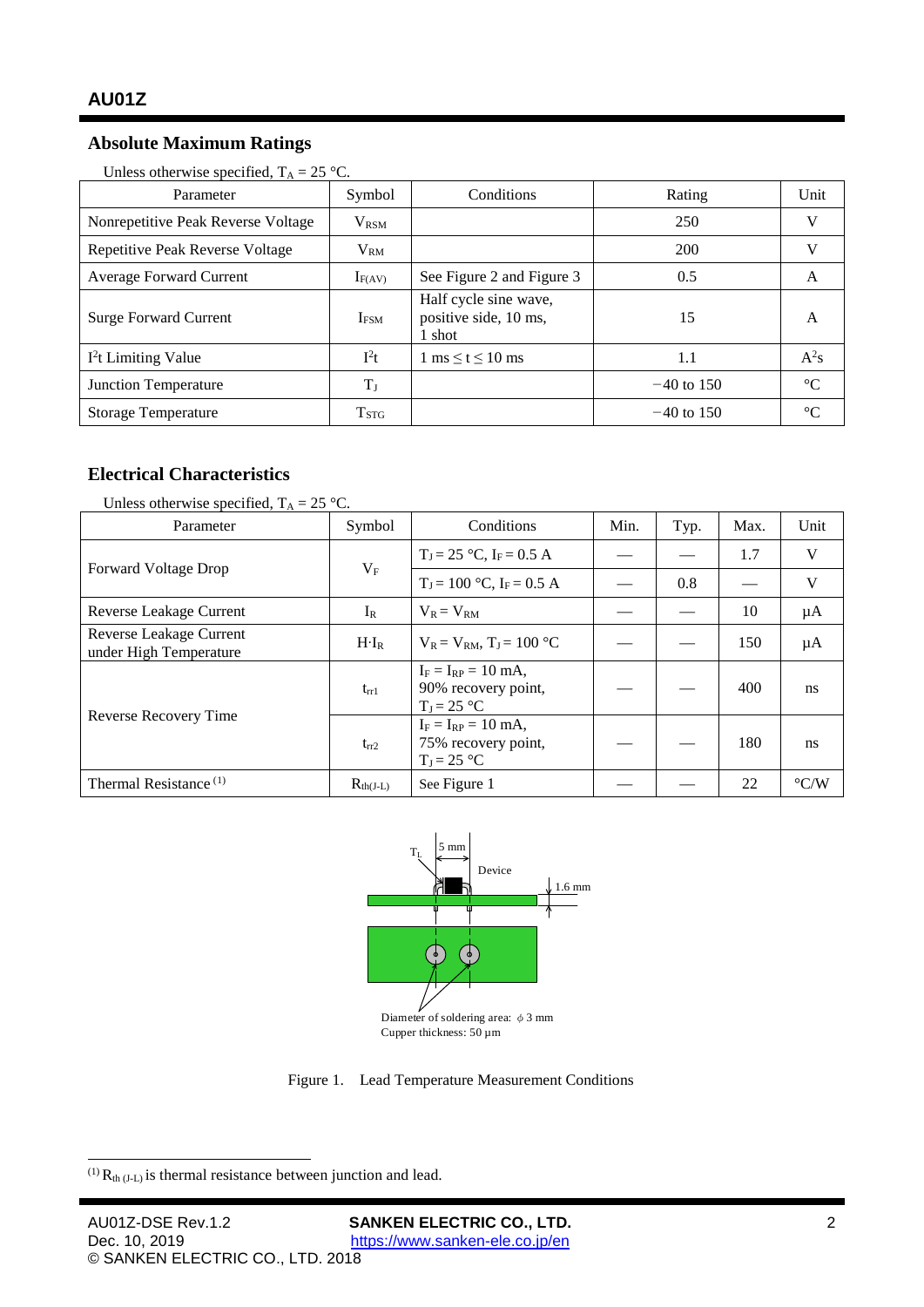### **Rating and Characteristic Curves**



<span id="page-2-0"></span>Figure [2](#page-2-2). Typical Characteristics:  $I_{F(AV)}$  vs.  $T_L$ <sup>(2)</sup>  $(V_R = 0 V)$ 



<span id="page-2-1"></span>Figure 3. Typical Characteristics:  $I_{F(AV)}$  vs.  $T_L$ <sup>(2)</sup>  $(V_R = 200 V)$  $(V_R = 200 V)$  $(V_R = 200 V)$ 





Reverse Voltage,  $V_R$  (V)

Figure 4. Typical Characteristics: I<sub>F</sub> vs.  $V_F$  Figure 5. Typical Characteristics: I<sub>R</sub> vs.  $V_R$ 

<span id="page-2-2"></span>(2) See [Figure](#page-1-4) <sup>1</sup> for the lead temperature measurement conditions.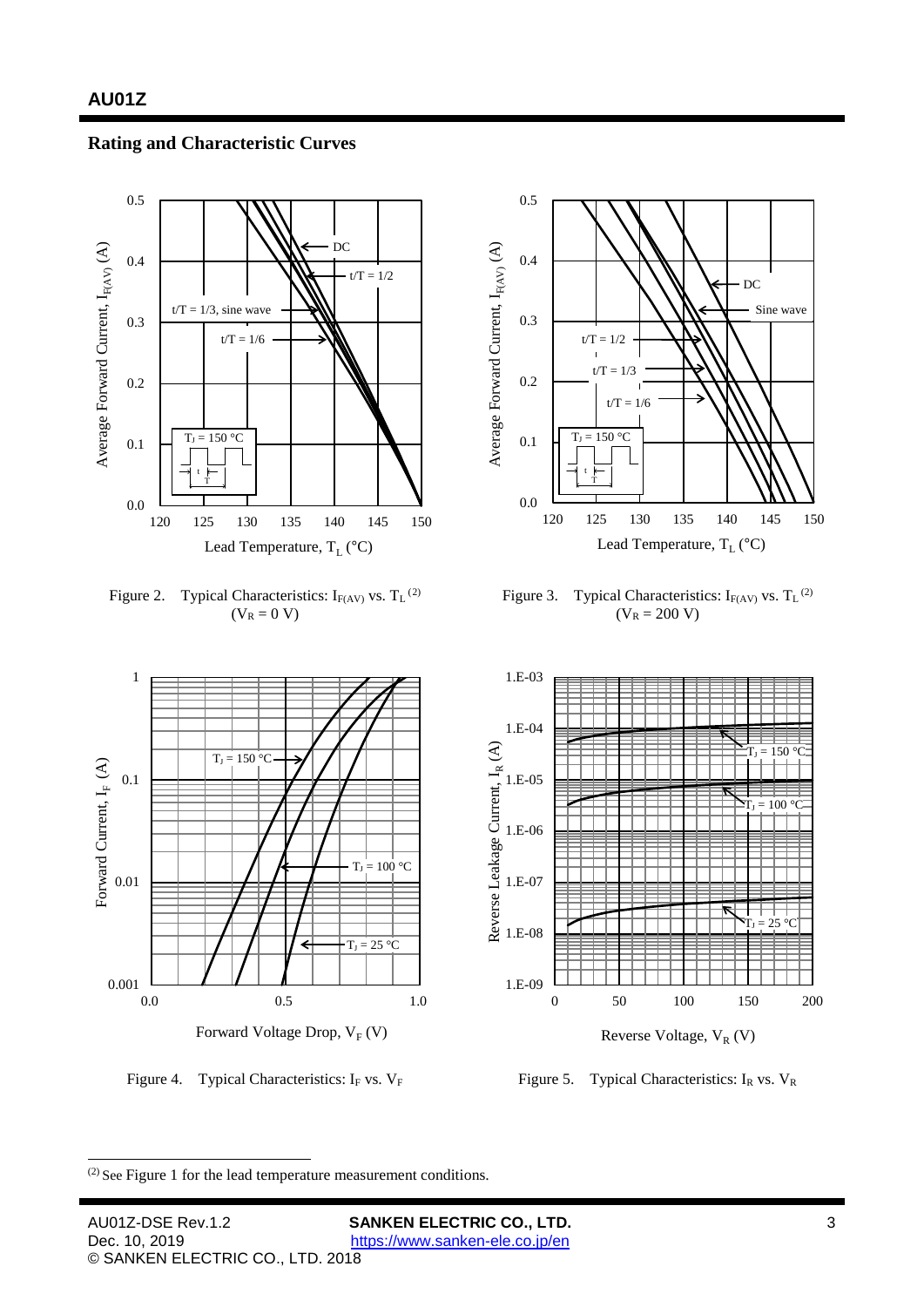# **Physical Dimensions**

 $\bullet$  **Axial**  $(\phi 2.4 \times 2.9L / \phi 0.57)$ 



#### **NOTES:**

- Dimensions in millimeters
- Bare leads: Pb-free (RoHS compliant)
- When soldering the products, it is required to minimize the working time within the following limits: Flow:  $260 \pm 5$  °C /  $10 \pm 1$  s, 2 times

Soldering Iron:  $380 \pm 10$  °C /  $3.5 \pm 0.5$  s, 1 time (Soldering should be at a distance of at least 1.5 mm from the body of the product.)

### **Marking Diagram**



| Table 1. | Specific Device Code |  |
|----------|----------------------|--|
|----------|----------------------|--|

| Specific Device Code | Part Number |  |  |
|----------------------|-------------|--|--|
| 17                   | AU01Z       |  |  |

#### **NOTE:**

- Marked in silver-based color